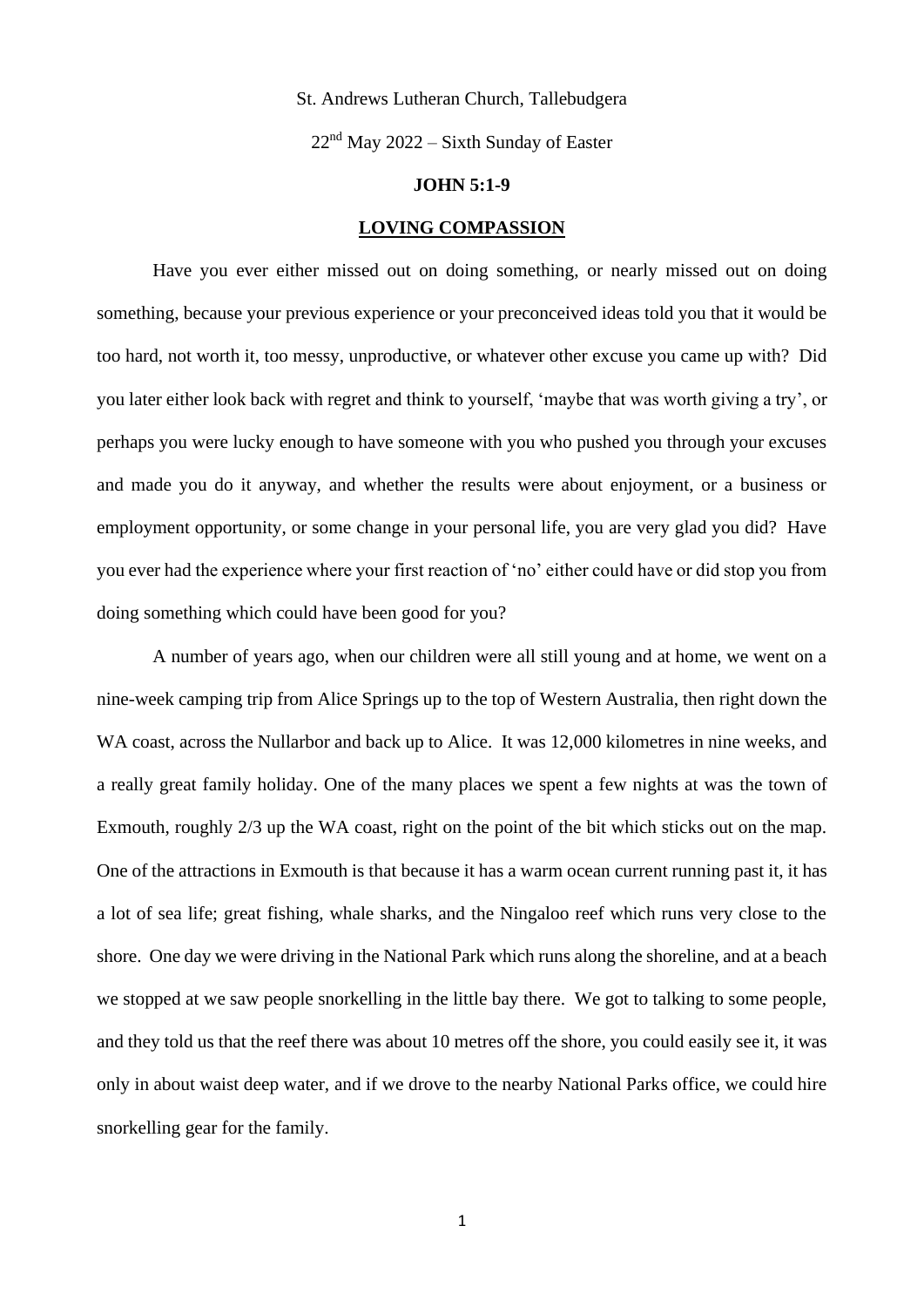What a great opportunity! But I will confess that my reaction when Karen and the kids said, 'let's do it', was, 'no'. As much as I have always loved snorkelling, I could only think of all the mess in the car from the kids hopping back in afterwards wet and with sand all over them. Thankfully, Karen didn't take my 'no' for an answer, and we went and did it and we all loved it. We could walk out to the reef and literally just drift down along it on the body boards we had with us. With clown fish and large anemones, and many other reef fish there, the kids thought they were in the *Finding Nemo* movie. For me, it was one of the highlights of a great nine-week holiday. But, if it had been up to me, we never would have done it, because my first reaction was, 'no', too hard, too messy, not worth it.

Sometimes, when we say 'no' straight up we can miss out on what might be possible for us. At those times it can be good to have someone to reach out to us and help us through our initial reluctance.

What happened to me that day, and what has perhaps happened to you at some time, is similar to what we have going on in this Gospel story. While He is in Jerusalem one time Jesus goes and visits a pool which is built around a spring. It was believed that the waters of this spring had healing powers, particularly when they are stirred up from the spring which feeds them. From what we can work out, we guess that about once a day the waters bubbled up from the spring below, there is a suggestion that people believed this was the work of an angel, and from what the man in this story says the belief was that the first person to get into the waters after they started bubbling would be miraculously healed.

When Jesus comes to this pool which is built around the spring, He sees a man who is crippled, and something about him draws Jesus to go and speak to him. What then follows is a miracle which is quite different from other miracle accounts we have. First of all, when Jesus speaks to the man and says, 'Do you want to be healed?', what is his reaction? From other miracle stories we would expect someone who is approached by Jesus in this way to ask for help, or to confess their faith. This man, we know, doesn't even at this time know who Jesus is. What is his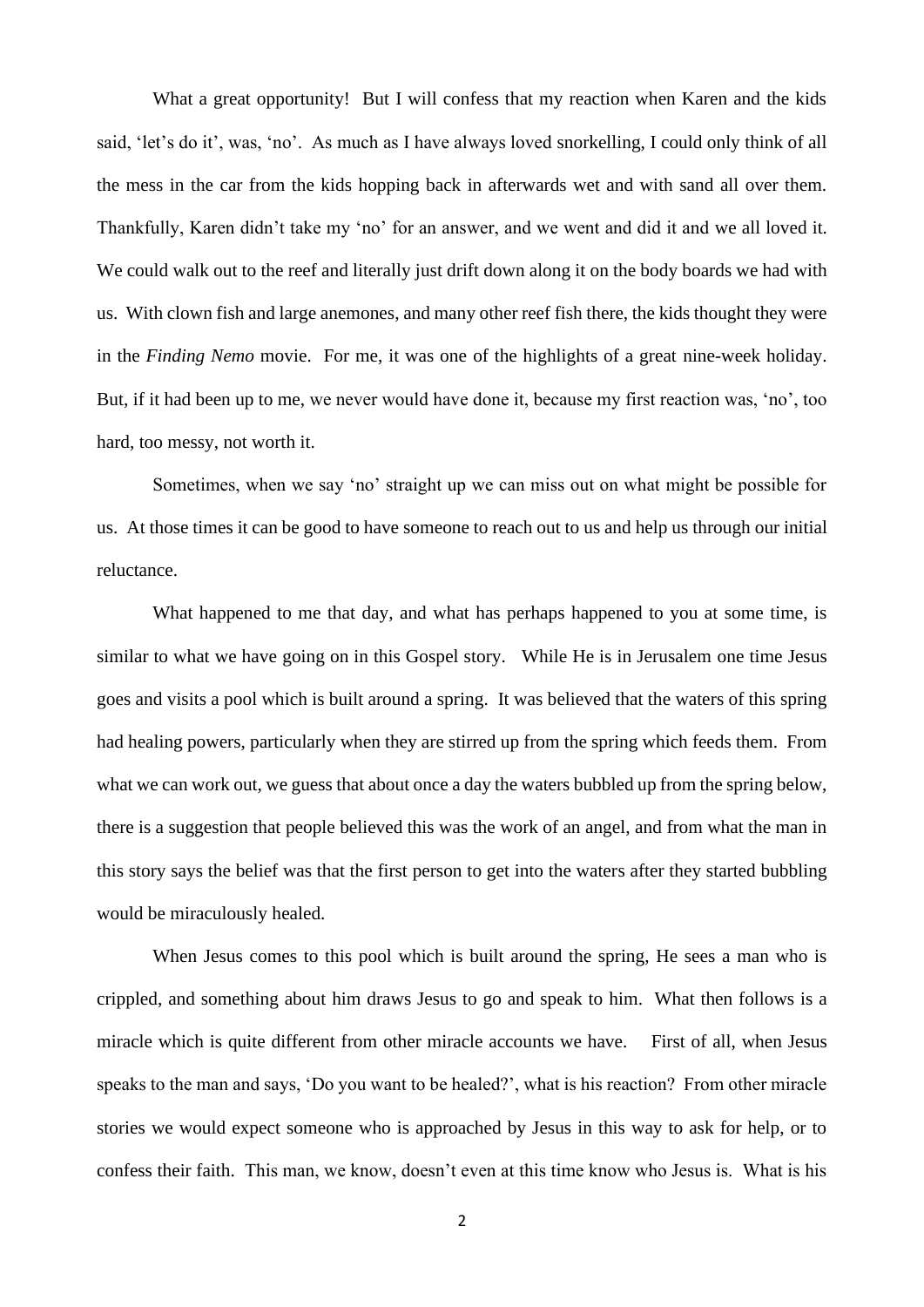first reaction: '"Sir, I don't have anyone to put me in the pool when the water is stirred up. I try to get in, but someone else always gets there first." (v.7) It's too hard. The kids will get sand in the car. I've tried it all before and it just doesn't work. When speaking with Jesus and being offered loving compassion by the One who has more of it to offer than anyone else, he straight away puts up the negative block. He knows he has been sick for 38 years. For we don't know how long he's been coming to this healing pool every day in the hope of healing, but with no friends to help him he has no hope of getting in the water at the time it was believed healing can occur. 'I want to be healed, but it can't be done'.

Again, no confession of faith, no request for help, he has no idea who Jesus is at this time. Compassion is defined as feeling sorry for someone in need, and wanting to help them. In loving compassion Jesus says to this man, "Pick up your mat and walk!" (v. 8) And he does. He has been sick and crippled for 38 years, but with just the words of Jesus He is immediately healed. I bet he is pleased that Jesus didn't listen to him about how hard and impossible his healing was!

Sometimes we find it hard to see what is being offered to us, even when it is right in front of us, because our previous experiences and preconceptions get in the way, even of God's work. Our immediate response of 'no' or 'it's too hard' can even block us from the loving compassion which God wants to show us through Jesus.

The discussion between Jesus and this man went along the lines of, 'Do you want to be healed?' 'Well of course I do, but I don't think you realise how difficult that is.' 'Get up and walk.' Done.

What is Jesus saying to us, to you, what is He offering in his loving compassion but which our first doubtful reaction is making it hard for us to receive it? 'Do you want to be forgiven?' I do, Lord, but I don't know that even you can remove my guilt for what I have done. 'Do you want to forgive that person?' Yes I do, but there is no way I can put aside the hurt and pain I feel. 'Do you want me to lead and guide you in that relationship?' Mmm, I don't know that even your help is going to make any difference there. 'Do you want to rediscover the purpose in your life, the